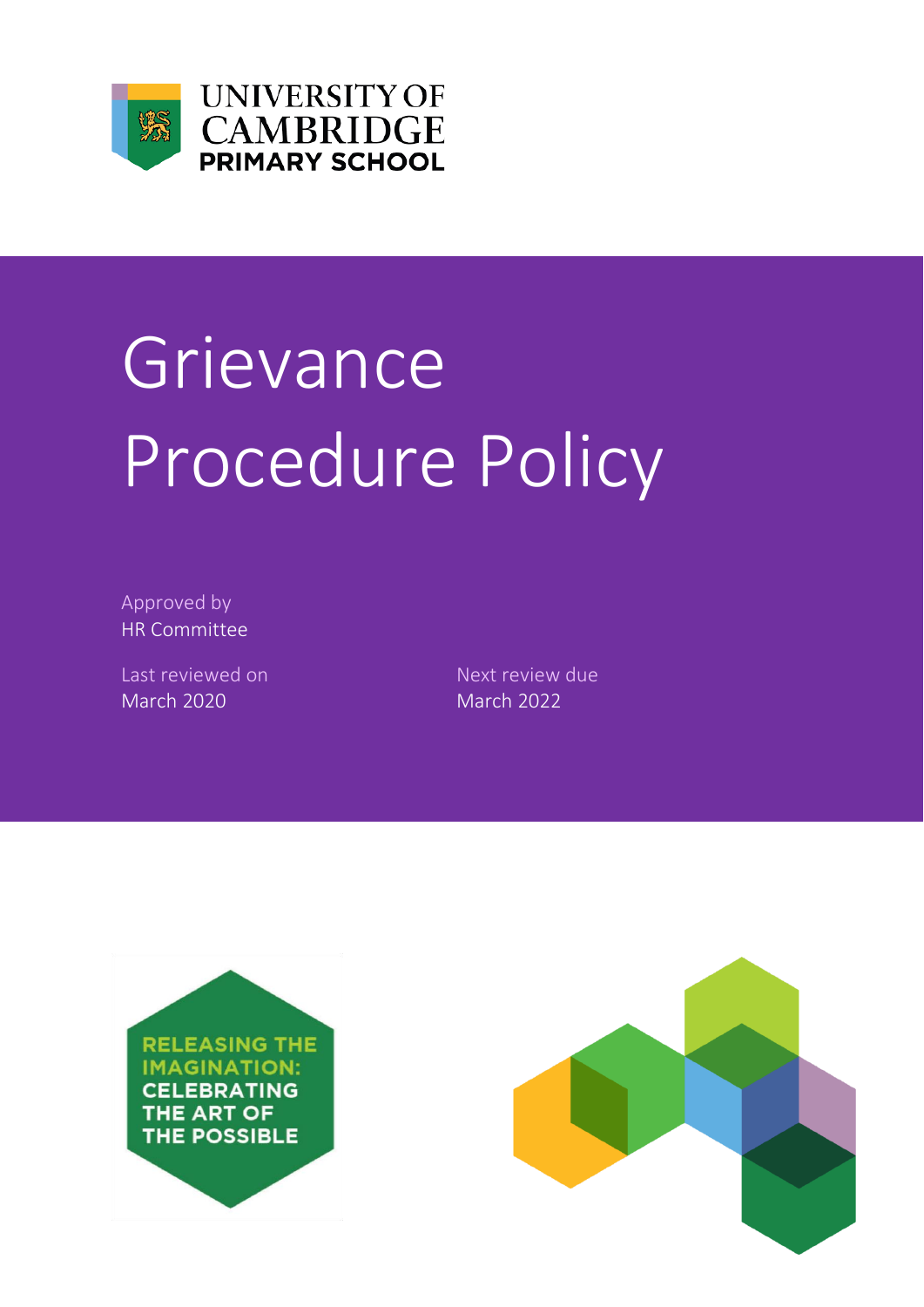# *All personal information is handled and stored in line with GDPR Regulations. More information on how we handle and store staff data can be found within the GDPR Policy - How we use workforce information.*

## **1. Terms of Reference**

- 1.1. For all employees employed by the Governing Body of *The University of Cambridge Primary School*
- 1.2. Definitions:

"Headteacher" also refers to any other title used to identify the Headteacher, where appropriate, or other senior manager delegated to deal with the matter by the Headteacher.

"Companion" refers to a person chosen by the employee to accompany him/her, who shall be a workplace colleague or a trade union representative.

### **2. General Principles**

- 2.1. There are a number of issues that can cause grievances at work and these may include working conditions, application or non-application of policies and procedures, environment, relationships with management or colleagues, duties and responsibilities, or work volume. Grievances may relate to discrimination, harassment, bullying or victimisation. The aim of this procedure is to enable any employee to have his/her grievance heard and to seek redress as appropriate. The intention is that grievances should be settled quickly and fairly and should be first dealt with as close to the source as possible.
- 2.2. Where the grievance relates to a matter covered by another procedure for example pay, probation or whistleblowing, then the matter will be dealt with in accordance with the relevant procedure. This grievance procedure may not be used to complain about dismissal or disciplinary action. An employee who is dissatisfied with any formal warning or pay award should submit an appeal under the appropriate procedure.
- 2.3. Where an employee raises a grievance during any existing process or procedure that process may be temporarily suspended in order to deal with the grievance. However, where the grievance and the existing process are related, it may be appropriate to deal with both issues concurrently. Management will have discretion to decide which option is appropriate, in all circumstances.
- 2.4. The procedure applies to all employees including the Headteacher and members of the leadership team, full and part-time, permanent and temporary employees. If it is the Headteacher who has a grievance then the Chair of Governors is the person to whom the Headteacher refers to as his/her immediate line manager at Stage 2. If the Headteacher's grievance is not resolved at that stage, the matter should be referred to Stage 3. If individual governors are the subject of the grievance, such person(s) shall not sit with the Appeal Committee but may attend the Governors' Appeal Meeting to present his/her case.
- 2.5. This procedure does not form part of any employee's contract of employment and it may be amended at any time.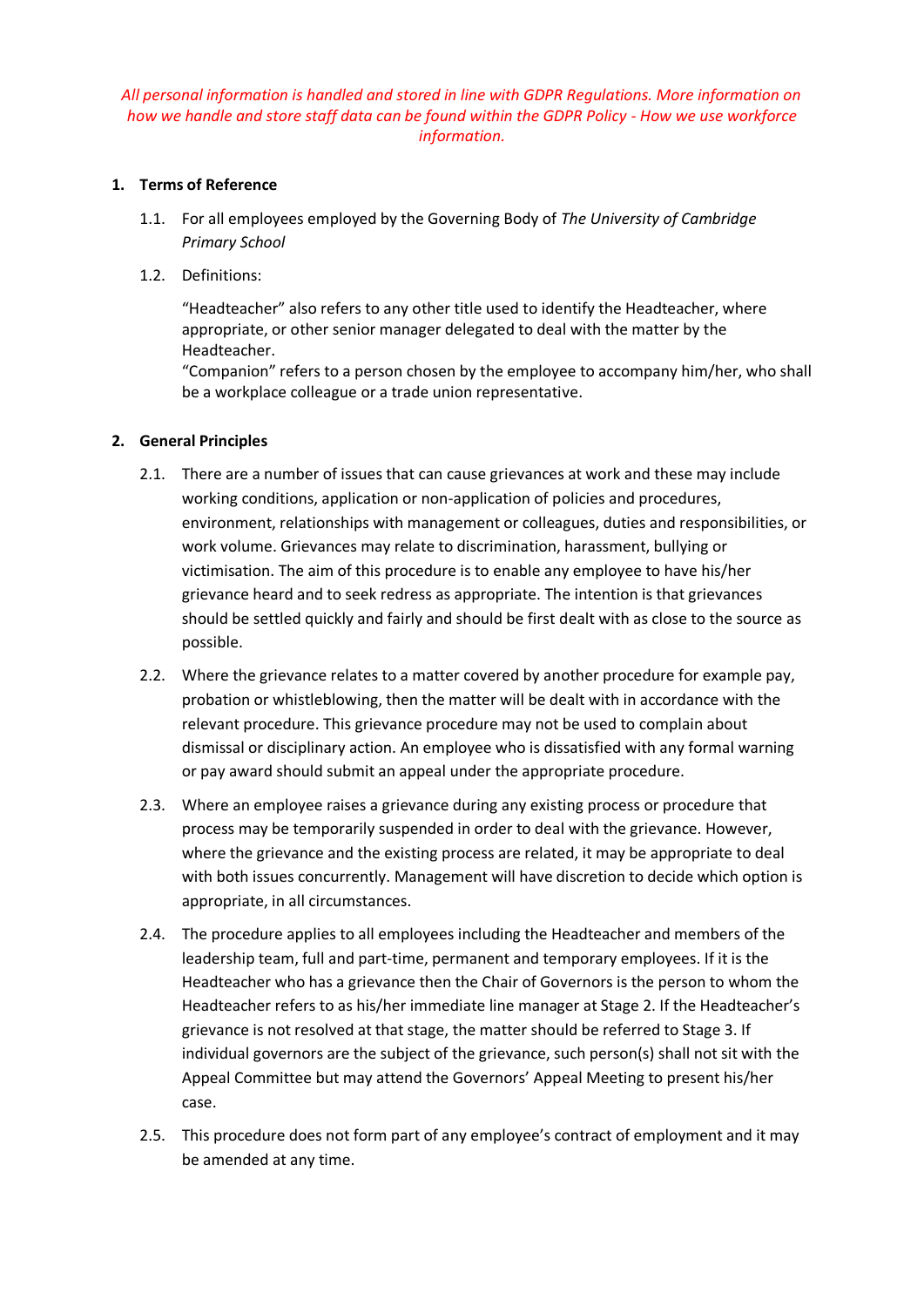- 2.6. An employee who is a member of a trade union may consult that trade union's representative before invoking the grievance procedure, but the employee should normally raise the problem personally with the immediate line manager before involving his/her trade union representative.
- 2.7. Those responsible for dealing with employees' grievances will treat them seriously and attempt to resolve them as quickly as possible. There should be no attempt to block an employee's wish to raise the grievance at a higher level.
- 2.8. Employees should recognise that an investigation may be necessary which may delay the process beyond normal time limits.
- 2.9. At any stage of the procedure the Headteacher and/or Governors may refer to an adviser external to the school for guidance to bring about a resolution of the grievance acceptable to both sides outside the formal procedure. Such conciliation is without prejudice to the position of both parties in the procedure.
- 2.10. The Headteacher and/or senior managers and/or Governors may wish to take advice from the school's HR Adviser before considering a grievance.

### **3. Stages of the Grievance Procedure**

3.1. Stage 1: Raising Grievances Informally

Most grievances can be resolved quickly and informally through discussion. If an employee feels unable to speak to the person causing the grievance, then the employee should speak informally to his/her immediate line manager. If this does not resolve the issue, the employee should follow the formal procedure below.

If the employee's grievance is against the line manager personally, the grievance may be referred directly to Stage 2 but it would normally be reasonable to inform the line manager of this intention.

### 3.2. Stage 2: Formal Grievances

If the employee is not satisfied his/her concerns have been addressed informally, the employee should submit the grievance in writing, indicating that it is a formal grievance, to the Headteacher. The Employee should use the Notification of Grievance Form (Appendix A) to state the grounds of their grievance and the remedy that is being sought.

The Headteacher will normally meet the employee to hear the grievance and reply as soon as possible, normally within 10 working days, even if it is only an interim reply pending further investigation. The Headteacher may be accompanied by another employee, or the school's HR Adviser.

An employee may bring a Companion (see terms of reference) to any formal grievance meeting or appeal meeting under this Stage 2. An employee must tell the person holding the meeting who their chosen Companion is, in good time before the meeting.

At any grievance meeting or appeal meeting, an employee's Companion may make representations and ask questions, but should not answer questions on the employee's behalf.

If an employee's chosen Companion is unavailable at the time a meeting is scheduled and will not be available for more than five working days afterwards, the employee will normally be required to find an alternative Companion.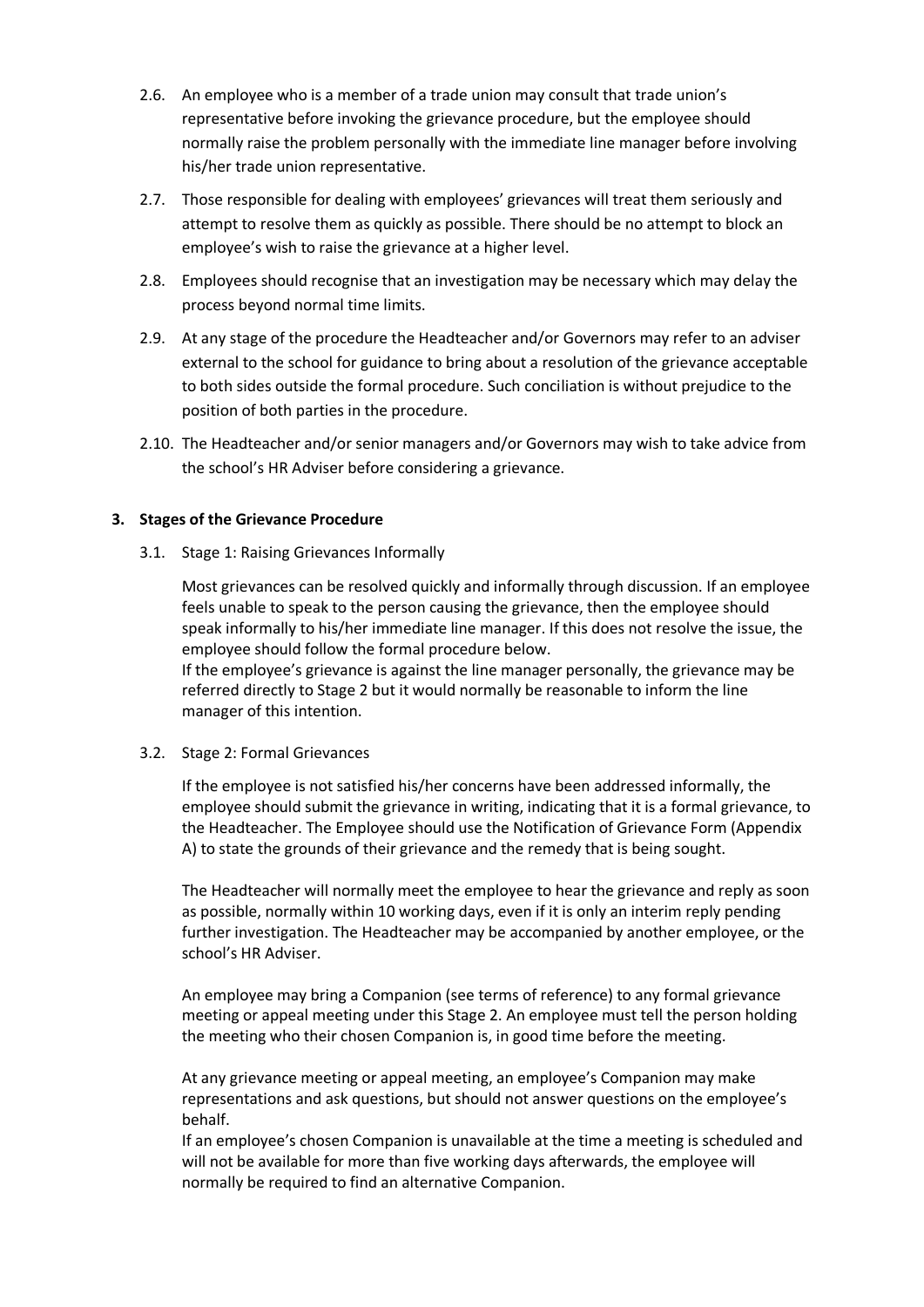It may be necessary to carry out an investigation into the grievance. The amount of any investigation required will depend on the nature of the complaints and will vary from case to case. It may involve interviewing and taking statements from the employee, any witnesses, and/or reviewing relevant documents.

The employee must co-operate fully and promptly in any investigation. This may include informing those handling the investigation of the names of any relevant witnesses, disclosing any relevant documents and attending interviews.

An investigation may be started before a grievance meeting is held where this is considered appropriate. In other cases a grievance meeting may be held before deciding what investigation (if any) to carry out. If appropriate and/or necessary, in those cases a further grievance meeting may be held with the employee after the investigation and before a decision is reached.

The Headteacher will write to the employee, following the grievance meeting, to inform the employee of the outcome of the grievance and any further action that will be taken to resolve it.

If the employee raising the grievance is not satisfied with the outcome then the employee may appeal in accordance with Stage 3 below.

### 3.3. Stage 3: Grievance Appeal

If the grievance has not been resolved to the employee's satisfaction they may appeal in writing, to the Chair of the HR Sub Committee, setting out the grounds of their appeal, within 5 working days of receiving the written confirmation of the original decision. The employee must detail how they consider the grievance procedure has not been correctly applied, and/or how the outcome was not reasonable or proportionate.

The appeal will normally be heard as soon as possible after receipt of the appeal letter, by an Appeal Committee of one or more governors, convened by the Clerk to Governors.

The Appeal Committee may have an HR adviser attend the meeting who may also be involved in its private deliberations. The HR adviser, who should not have had any previous involvement in dealing with the grievance, shall not have a vote in the decision of the Appeal Committee.

The Appeal Committee will confirm its final decision in writing, as soon as reasonably possible after the appeal meeting. This is the end of the procedure and there is no further right of appeal.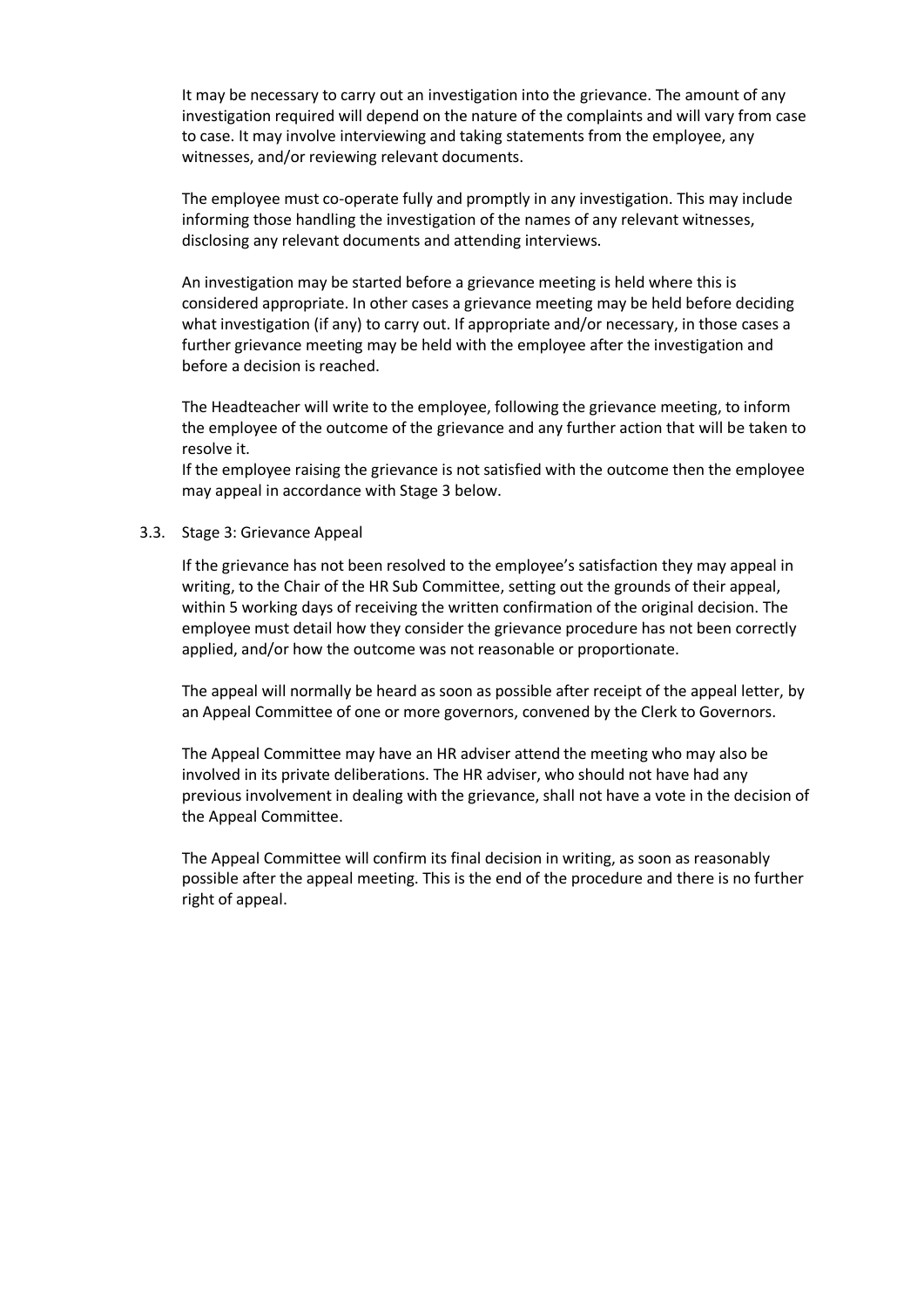# Appendix A Employee's Notification of Grievance

This form should be used to submit a grievance in accordance with Stage 2 of the formal Grievance Procedure, adopted by the Governing Body.

Send the completed Employee's Notification of Grievance Form (Appendix A) to your Line Manager. If your grievance relates to your Line Manager, send it to the Headteacher. If your grievance relates to your Headteacher then send it to the Chair of Governors (or other Governor if the grievance is against the Chair).

You are advised to keep a copy. Please be aware that the information will, in normal circumstances, be shared with any person/s complained about. Please think carefully about what you write.

Name Role Nature of grievance (brief description)

1.The nature of your grievance. Please include all relevant facts, dates and names of people involved and any witnesses. (continue on a separate page if necessary)

When did you first raise your grievance, and with whom? Is this a one-off issue or part of a chain of events?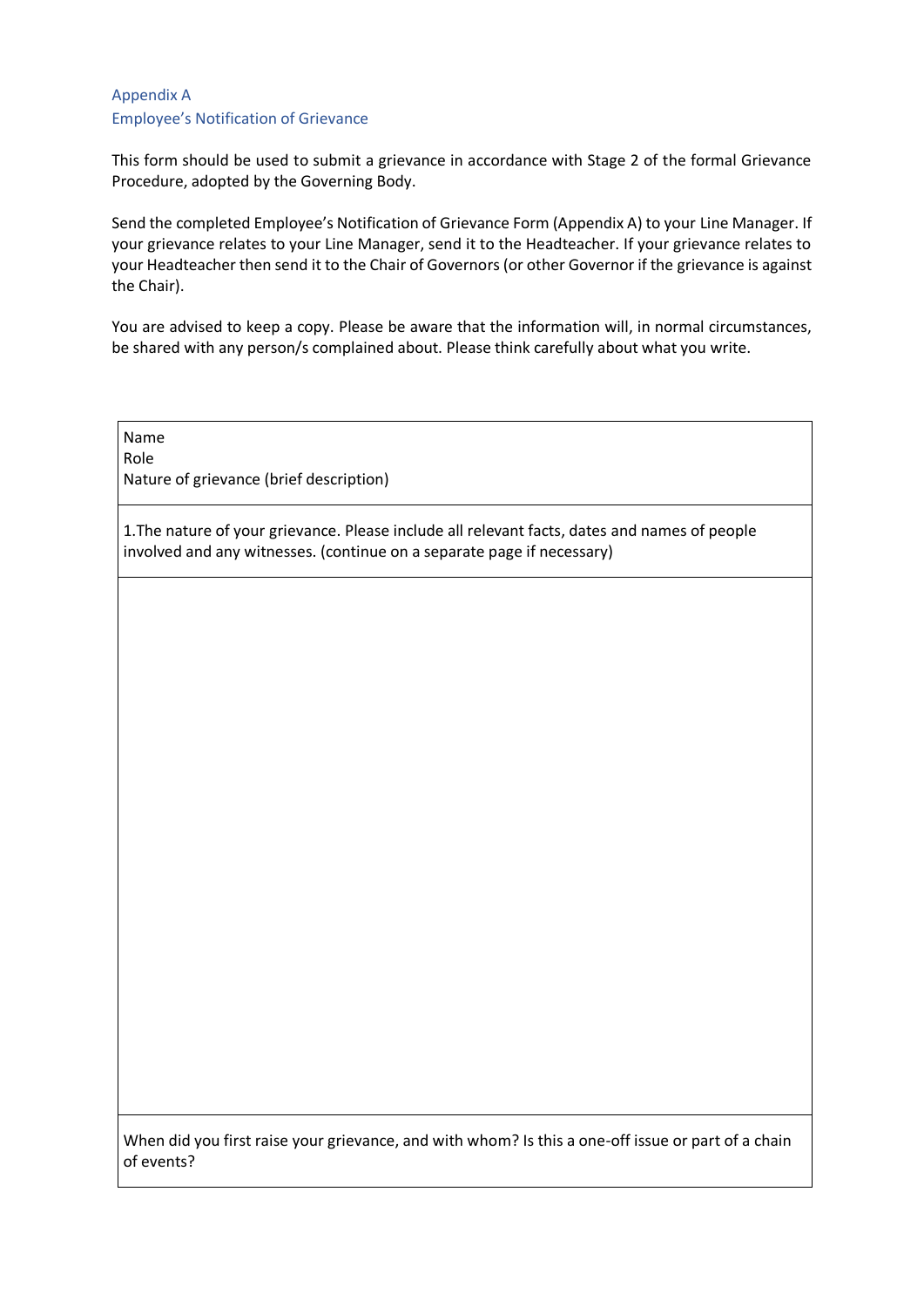What action has been taken on your grievance at the informal stage (Stage 1)?